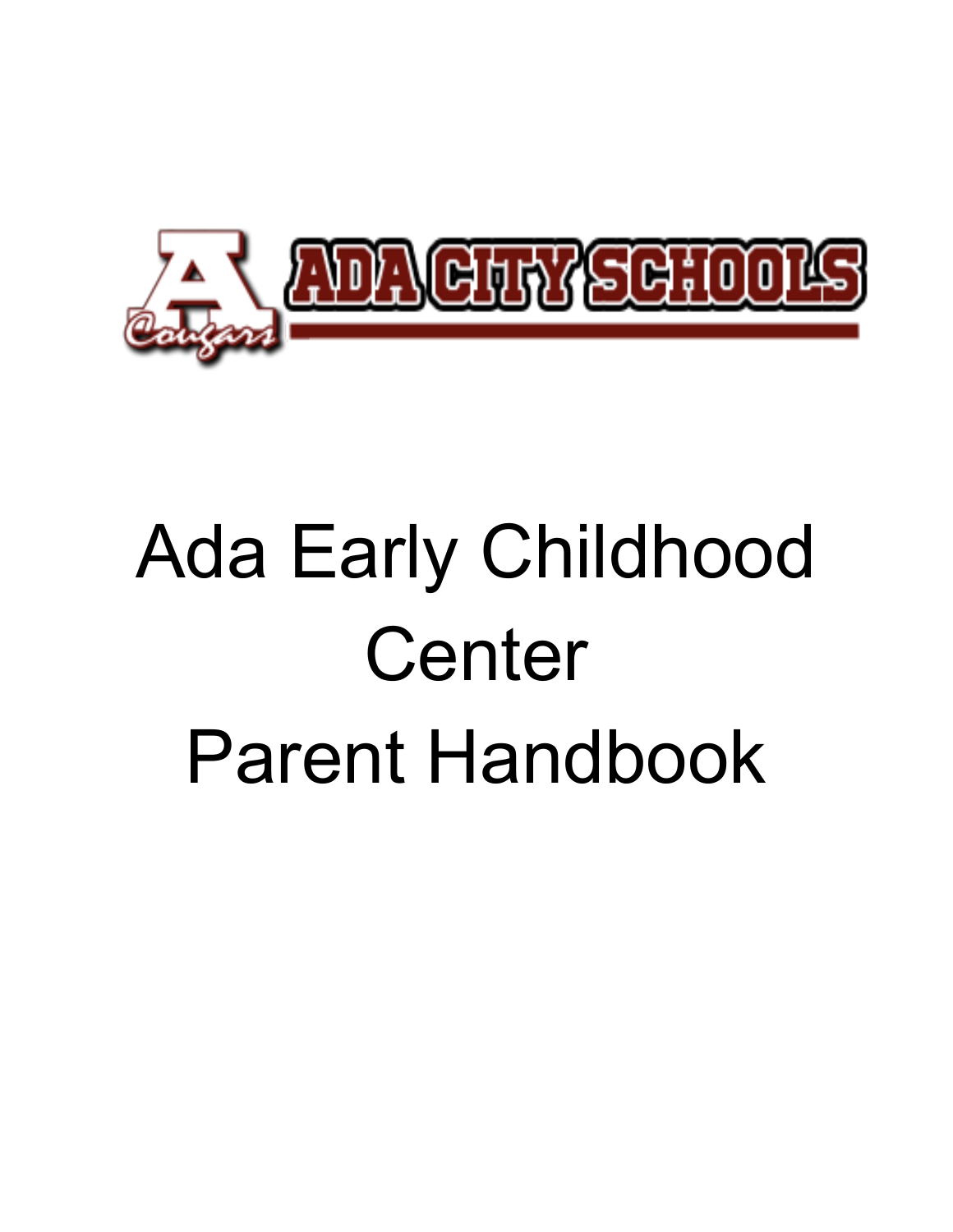Dear Parent/Guardian:

Welcome to Ada Early Childhood Center! We are excited to partner with you to continue the education for which you provided the foundation. We understand that each child is very unique and special. We welcome your input and any information that you would like to share about your child so that we may better serve them. Our teachers are highly qualified, caring, devoted individuals who are passionate about their jobs. The partnership between home and school will provide the highest level of success for your child.

Research supports that children whose parents are involved in their child's education do better in school. Parents who participate in the education of their child send a clear message that education is important and value the educational process. Based on research and the competence of the faculty and staff, we believe our students will be successful. We call this a Win-Win!

It is our goal to not only provide your child with a rigorous academic experience, but also develop life skills that will support each child's social and emotional health. AECC has implemented and uses, on a daily basis, the *7 Habits of Happy Kids.* These habits provide a great foundation for students to begin the process of making good choices and learning to work with others. We encourage parents to become familiar with these habits and use them at home to support our endeavors. It is our philosophy that all children can learn and experience success using these habits.

This year your child is going to encounter new adventures, exciting learning experiences, and success at Ada Early Childhood Center. Please make the commitment to join us in making this the best year possible for your child. Please feel free to contact the school if there is anything we can do to make your child's experience better. If you have any questions, please feel free to contact the school.

Cindy Brady, Prin ipal Sincerely,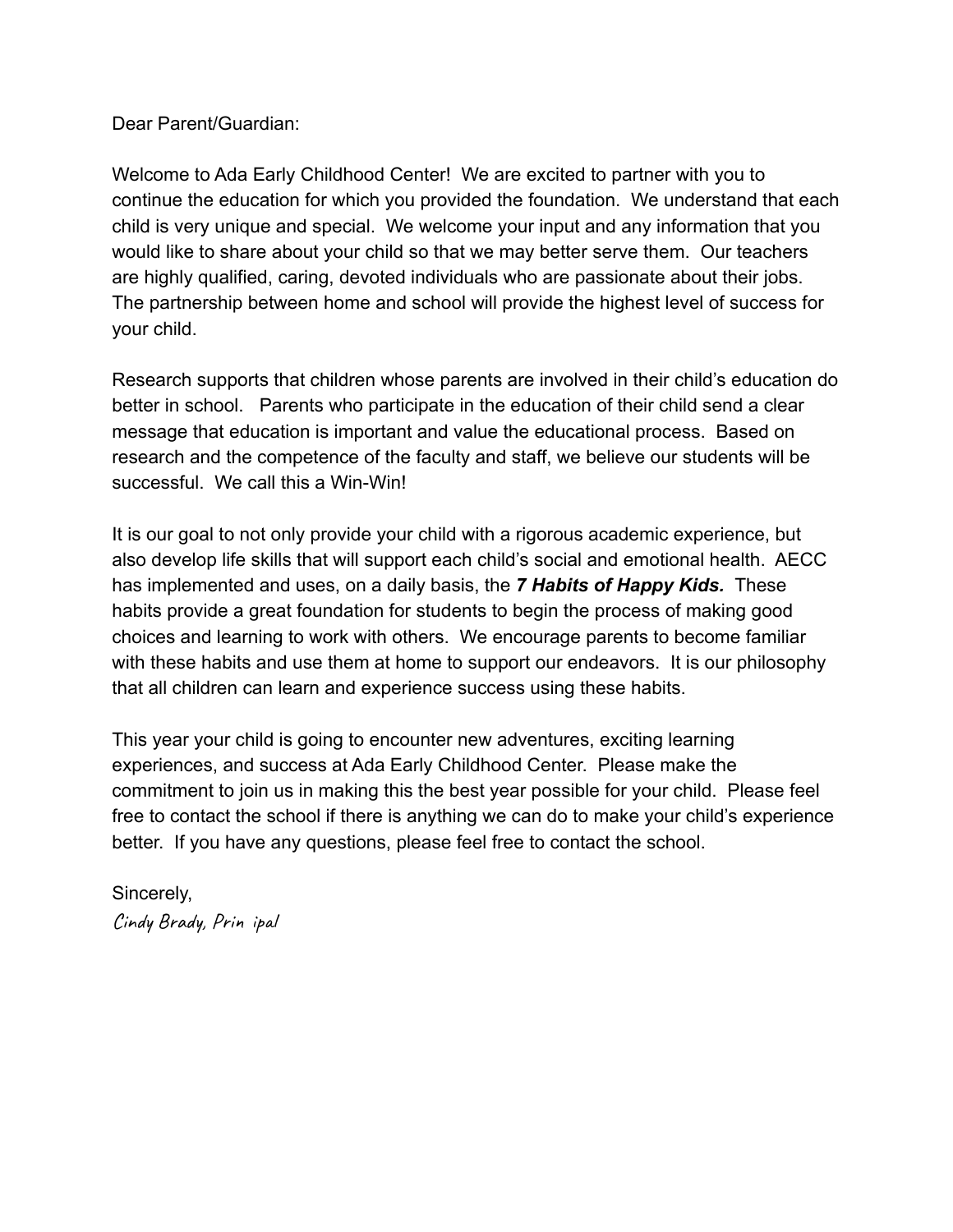#### **School Creed**

 *You Believe in Me and I Believe in You We Will Do Our Best to be Our Best We Will Apply the 7 Habits to Build Integrity and Character We will . . . Begin With the End in Mind Put First Things First Seek First to Understand, Then to be Understood Sharpen the Saw We Will Learn Today and Lead Tomorrow Be Proactive Think Win-Win Synergize*

*WE ARE ADA COUGARS*

#### **Mission Statement**

AECC strives to ensure student success through quality education by fostering a relationship between families and school.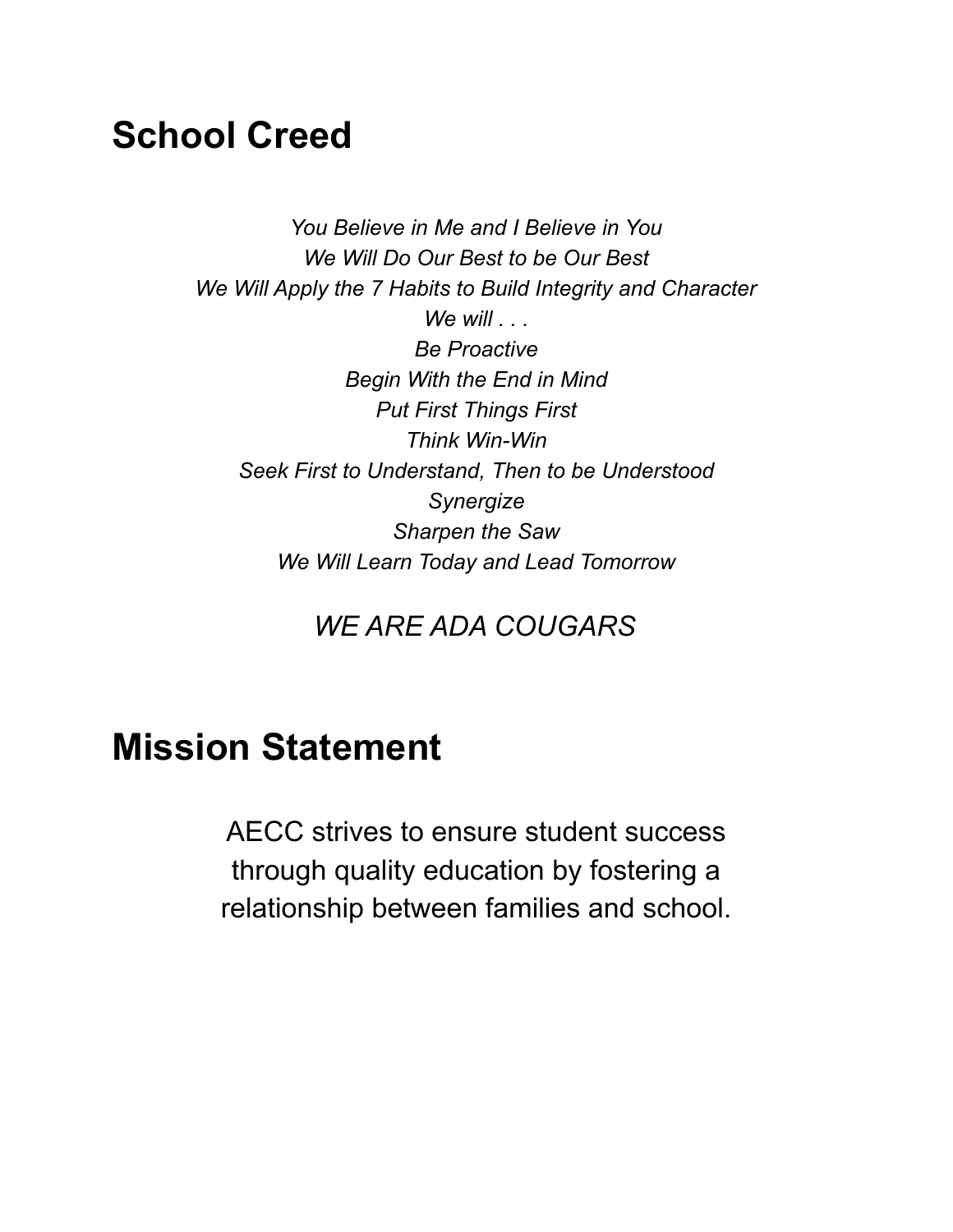### **About Our School**

 Ada Early Childhood Center has three educational programs, all geared to meet the needs of early childhood students.

 **Pre-Kindergarten**- Children 4 years of age by September 1. **Kindergarten**-Children 5 years of age by September 1.  **Early Childhood Preschool**-Children with developmental delays, ages 3-5 and must qualify through the Special Education program.

 Each of the Pre-Kindergarten classes have a certified teacher and a teacher assistant who meets the highly qualified status requirements. Each Kindergarten class has a certified teacher and one teacher assistant for two classes. Just like assistants in Pre-K, Kindergarten assistants must meet the status for being highly qualified.

 AECC has a certified interventionist to assist those students who may need additional academic assistance.

 All students attend Music and Library classes throughout the week. Kindergarten students receive a minimum of 120 minutes of Physical Education (PE instruction) on a weekly basis.

 Students have the opportunity to visit the computer lab weekly. Additionally, each classroom is equipped with iPads for small group and center use.

 AECC is very fortunate to have a full time Behavior Interventionist. The Behavior Interventionist works with students who struggle with social and emotional issues. She also works with parents to provide suggestions to assist students at home.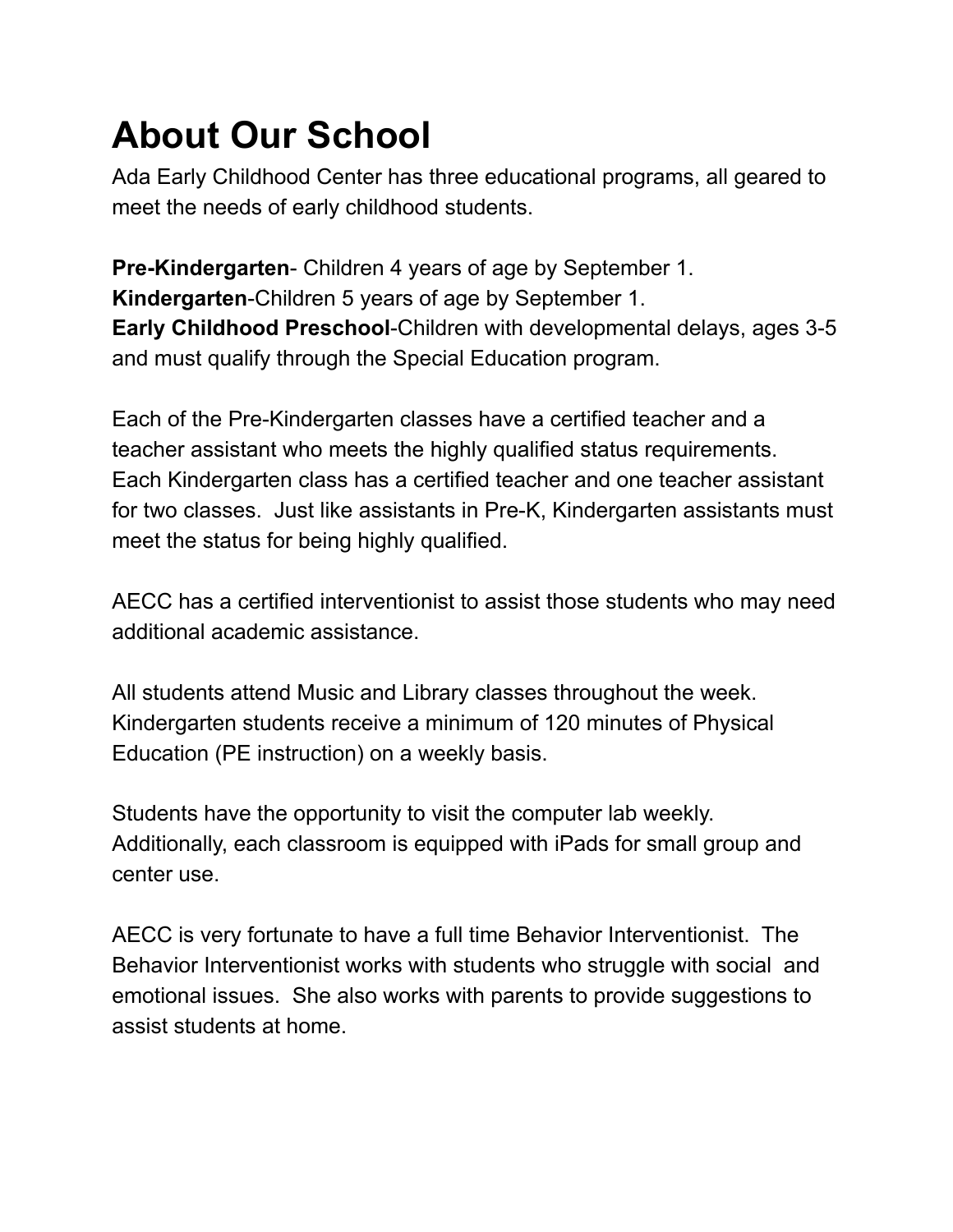# **Academics**

 AECC incorporates all of the Oklahoma Academic Standards for Pre-K and Kindergarten. Curriculum maps and pacing guides are used to ensure that students receive a well rounded academic experience. Curriculum maps and pacing guides are available upon request.

 AECC is very proud to be a *Leader in Me School.* Students learn about the 7 Habits of Highly Effective People. These guiding principles are presented to children in a developmentally appropriate curriculum. Students learn the importance of tracking their own progress. Additionally, students learn the importance of setting goals and working towards those goals. AECC provides the foundation for this program which is carried on throughout the elementary schools.

### **Assessment**

 The following assessments are given and used to evaluate a student's academic achievement and progress.

#### **Pre-Kindergarten**

- STAR (Star Early Literacy) Administered in January and April
- Monthly Math Benchmarks
- ● PAA (Phonological Awareness Assessment) Administered periodically throughout the school year.
- ● Student Leadership Notebooks which contain student's individual data and progress.

#### **Kindergarten**

- ● STAR (Star Early Literacy) Administered in September, January and April
- ● P.A.S.T. (Phonological Awareness Skills Test) Administered periodically throughout the school year.
- Monthly Math Benchmarks
- ● Student Leadership Notebooks which contain student's individual data and progress.

Additional assessments are given by the classroom teacher throughout the year. All assessment data will be reported to parents or available upon request.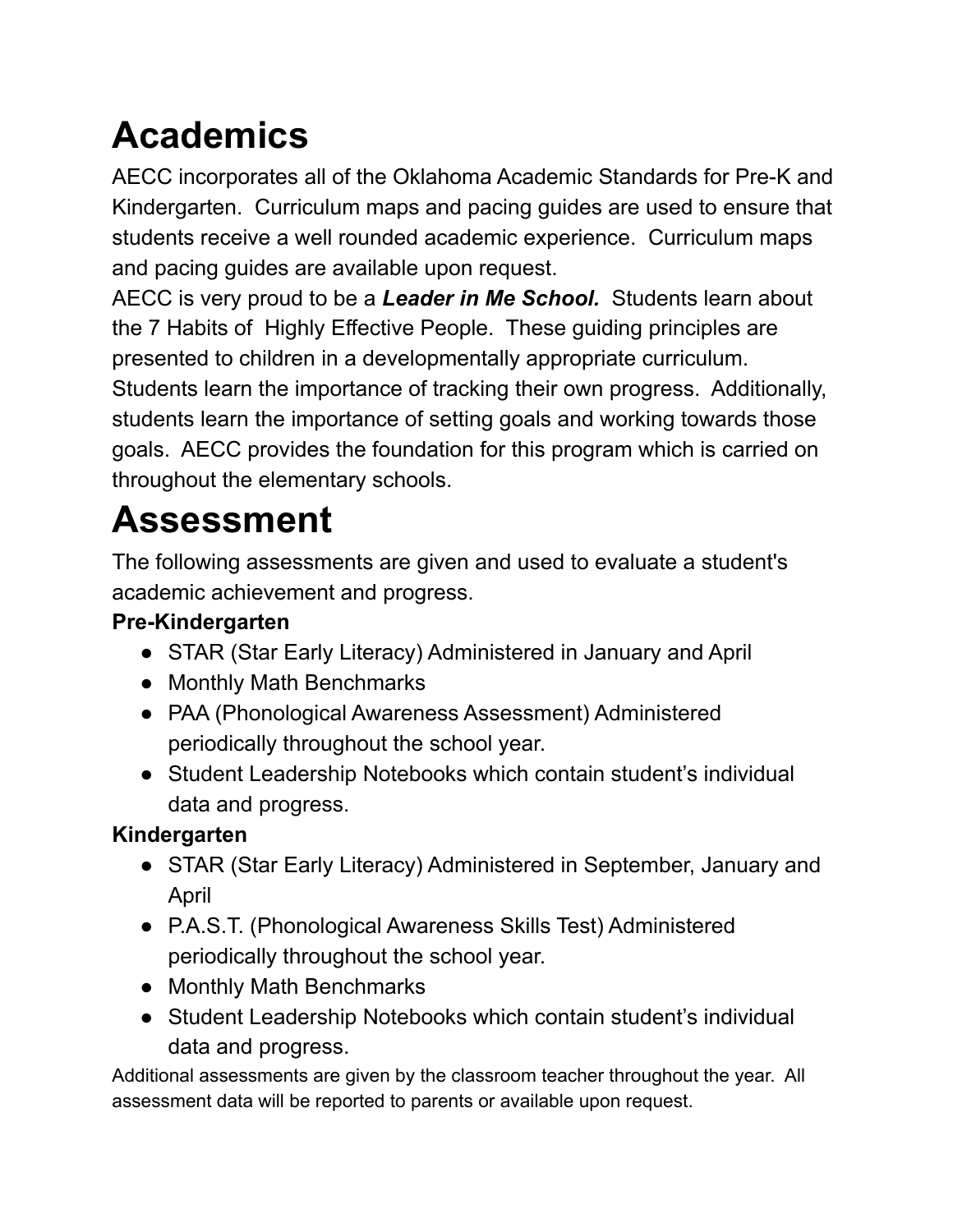### **Attendance**

By law, Kindergarten is a mandatory grade. Ada City Schools also strongly encourage that students in Pre-k are present and punctual. Parents of students who miss an excessive amount of school or who are habitually tardy may be referred to Truancy Court. Ada City Schools recognizes the need to be flexible given the circumstances surrounding COVID-19 and other childhood illnesses. AECC certainly understands the need for students to be absent if a child exhibits any of the symptoms that are considered to be contagious (See Child Illness Policy).

Please phone the school 580.310.7283 or notify your child's teacher in the event of an illness which results in an absence.

Please notify the school counselor or principal if your child has a long term illness which would cause for the child to be absent for a prolonged period of time.

#### **School Day**

 School begins promptly at 8:00 a.m. and dismisses at 2:45 p.m. If your child arrives after 8:10, they are considered tardy. The parent must sign the child in at the office if they arrive after 8:10. **Please do not send your child into the building by themselves or with a sibling who is a minor.** Children arriving after 10:00 a.m. will be counted absent for the morning unless the student has a documented reason (doctor's note) for the late arrival.

#### **Truancy**

 If your child has excessive **undocumented absences,** is **habitually tardy**  or is **frequently picked up from school early,** you will receive a site attendance letter. If the absences continue, and there is no effort by the parent to document the absences or communicate with the school, a second letter will be sent. If excessive absences continue without documentation, the case will be reviewed and may be referred to Truancy Court.

 **AECC students have no way to get to school except by you, the parent or guardian. Please do your part by getting them to school regularly and on time.**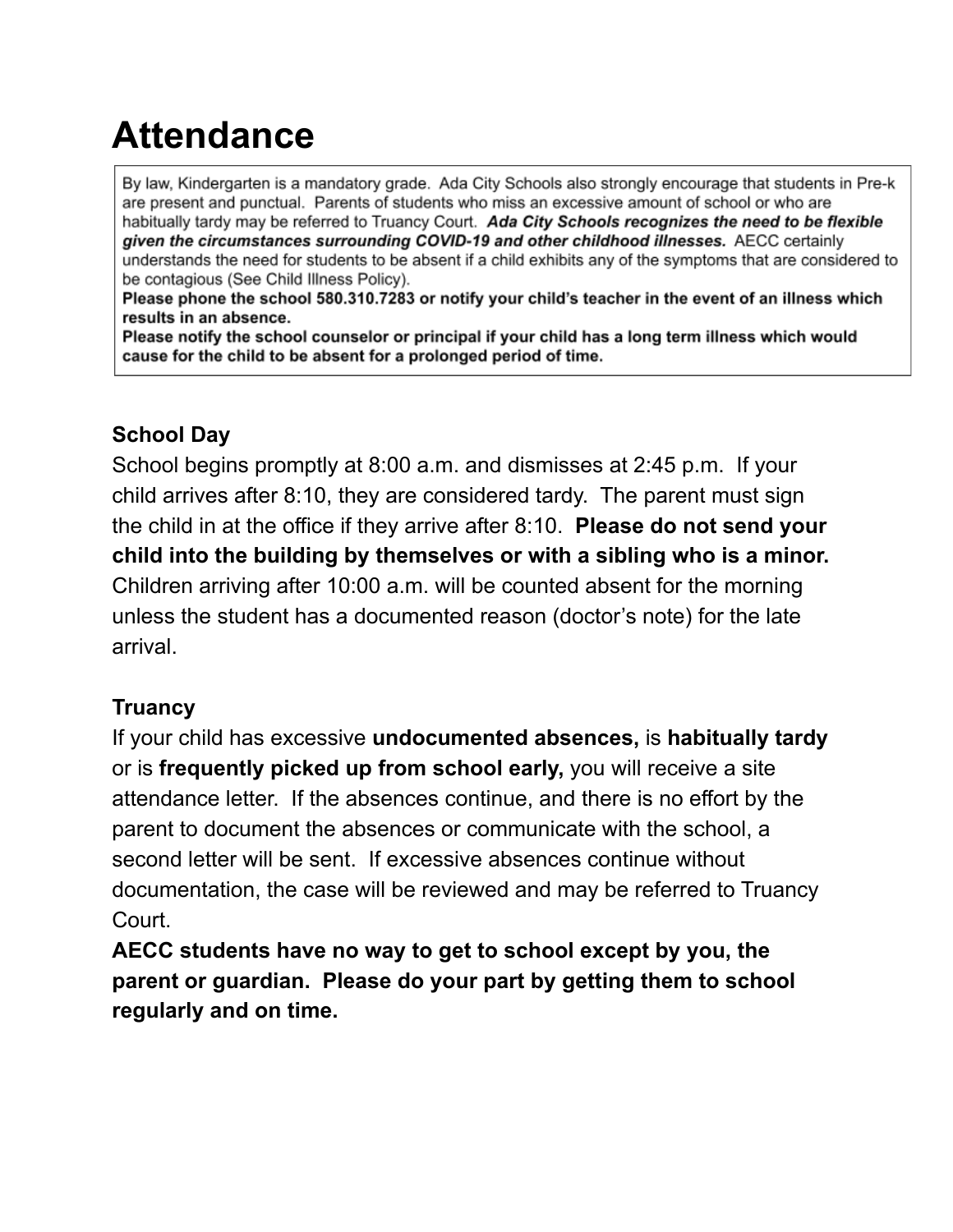# **Arrival**

 The building opens at 7:30. Students who arrive before 8:00 will enter through the cafeteria entrance. Parents may utilize the drop off in the circle drive from 7:30-7:55 a.m. Assistants will be on duty to help your child out of the car and into the building safely. *PLEASE DO NOT LET YOUR CHILD OUT OF THE CAR UNLESS A STAFF MEMBER IS THERE TO ASSIST*

 Students who are eating breakfast will eat and go to the classroom. Students not eating breakfast will go directly to the classroom. If your child arrives after 8:10 you must accompany your child into the building and sign your child in at the office. A staff member will escort your child to the classroom.

# **Departure**

 Buses will load in the east teacher's parking lot. Parents who are picking up their child from school will utilize the circle driveway.

Buses will begin loading at 2:35

Parent pick-up begins at 2:45.

**Car Riders/Parent Pick-up**

 *ALL CHANGES IN A CHILD'S REGULAR AFTER SCHOOL ROUTINE, (I.E. BUS/PICK-UP ETC.) MUST BE CALLED INTO THE OFFICE NO LATER THAN 2:00 p.m. CHANGES WILL NOT BE ACCEPTED AFTER THAT TIME.*

 **The building is open and parents are allowed entrance to the building, parents will be allowed to enter the building. Parents will be asked to wait in the entry until 2:45. At that time parents will be allowed to go to their child's classroom for pick-up.**

 *Children who are not picked up by 3:00 may fall under the category of child abandonment and may be reported to the local authorities.*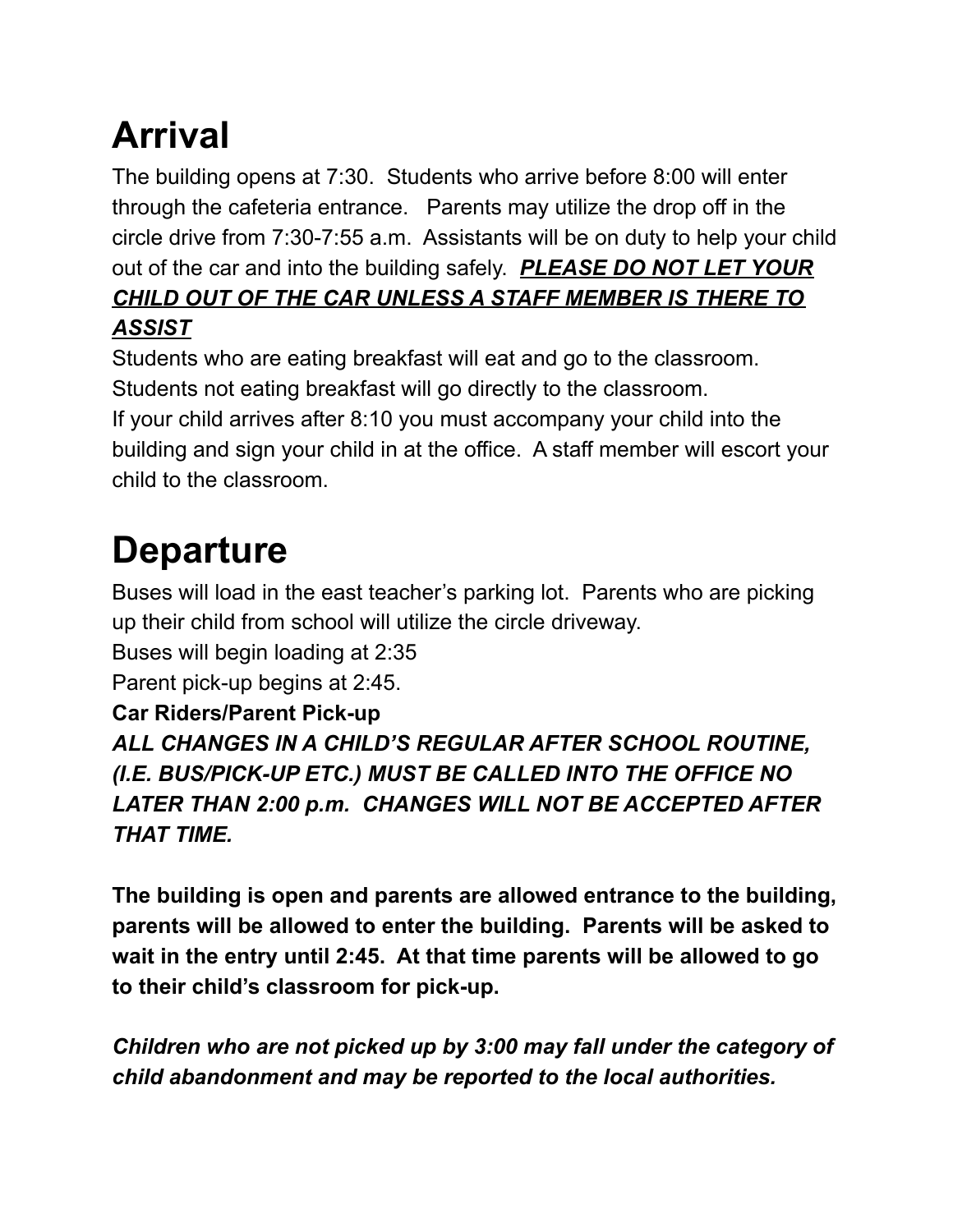#### **Phone Calls and Checkout Procedures**

 AECC believes communication between parents and school is important. To ensure the best possible learning environment and utmost safety for every child, we ask that parents adhere to our call-in-policy.

- ● Teachers spend the majority of their day in instruction and phone calls disrupt the instruction time. The office staff will take messages and email teachers any information that you might need to convey to them. In turn, teachers will return calls when their breaks occur in the day.
- ● ALL CHANGES that are to be made in regards to transportation (i.e bus, parent pick-up etc.) MUST be called into the office before 2:00 p.m. Our staff must have time to make these changes. We will not accept changes after 2:00 p.m.
- ● Unless your child has an appointment, we strongly discourage children being checked out early.
- **FOR SAFETY REASONS, WE STRONGLY ADVISE THAT YOU DO NOT CHECK YOUR CHILD OUT BETWEEN 2:15 and 2:45 p.m.** This is a very busy time of day. We are in the process of getting children to their appropriate after-school destinations and want to ensure that no mistakes are made.

#### **Student Information Updates**

 It is *extremely important* that AECC be notified of any address changes, phone numbers, changes in parent employment or custody changes. If your child gets sick or has a need for a parent to be contacted, we must be able to contact you at ALL times throughout the day. These changes can be updated in the office.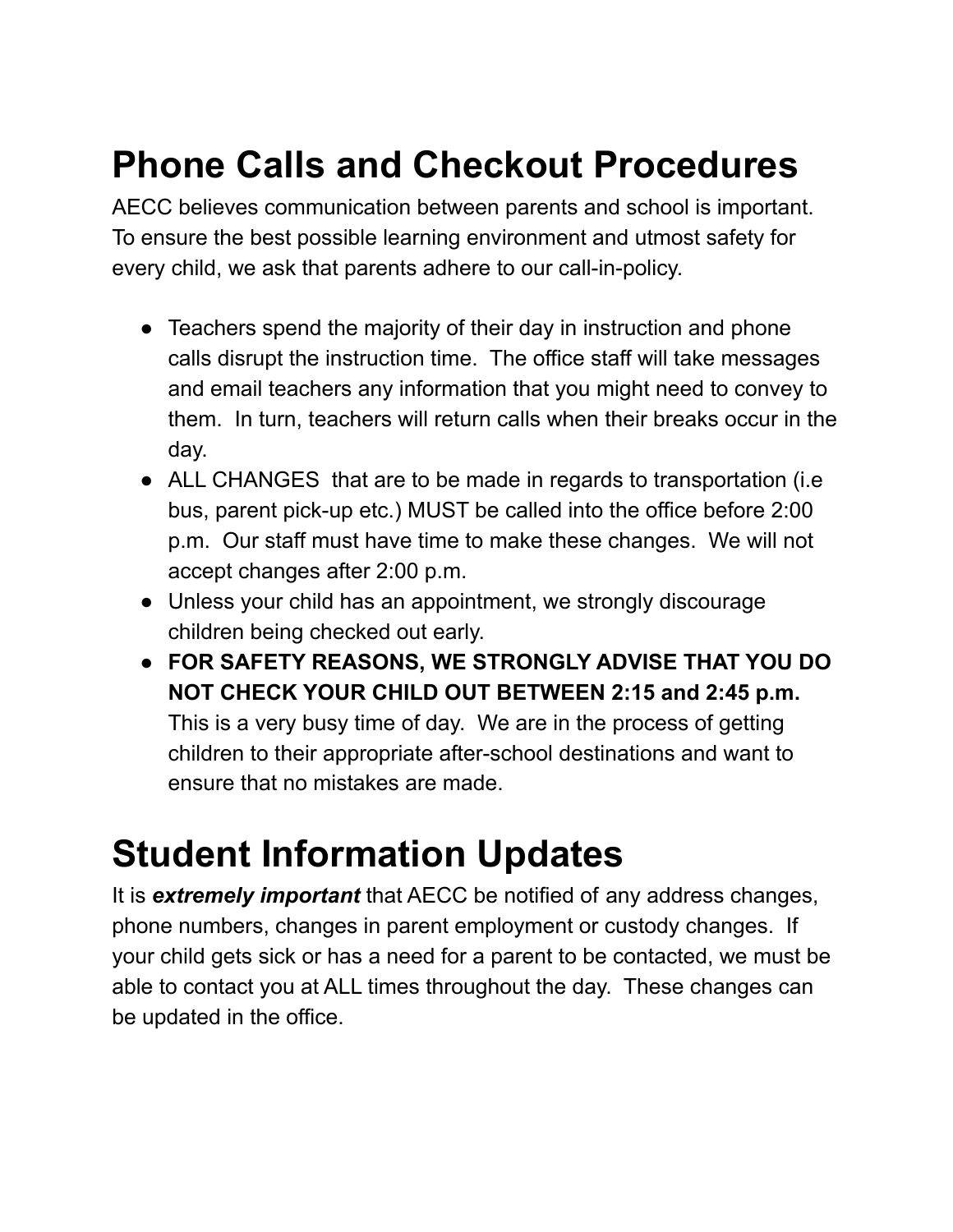# **AECC Child Illness Policy**

 The Ada City School child illness policy is based on the Oklahoma School Health Law and the State Department Guidelines.

 Children should be excluded from school for illness that prevents the child from participating comfortably in the regular academic program and for an illness that results in a greater need for care than the school can provide without compromising the health and safety of other children. The following list covers most common illnesses, but is not inclusive of all reasons for exclusions.

 Children should not be in school if any of the following conditions are present:

- ● **Fever**-101 degree axillary, 100 degrees orally, 100 degrees on forehead. May return to school when no fever has been present and no fever reducing medication has been administered for 48 hrs.  *Please do not give your child medication to reduce fever and then send him/her to school.*
- ● **Diarrhea** Will need to stay home for 48 hours, If vomiting persists they will need to be out for an additional 24 hours from last episode.
- ● **Vomiting** Will need to stay home for 48 hours. If vomiting persists they will need to be out for an additional 24 hours from last episode.
- ● **Rash**-with fever or behavioral changes, unless a physician has determined it is not a communicable disease and provide written notice.
- ● **Conjunctivitis** (Pink eye)-May return to school 48 hours after treatment started and there is no matting or drainage from the eye.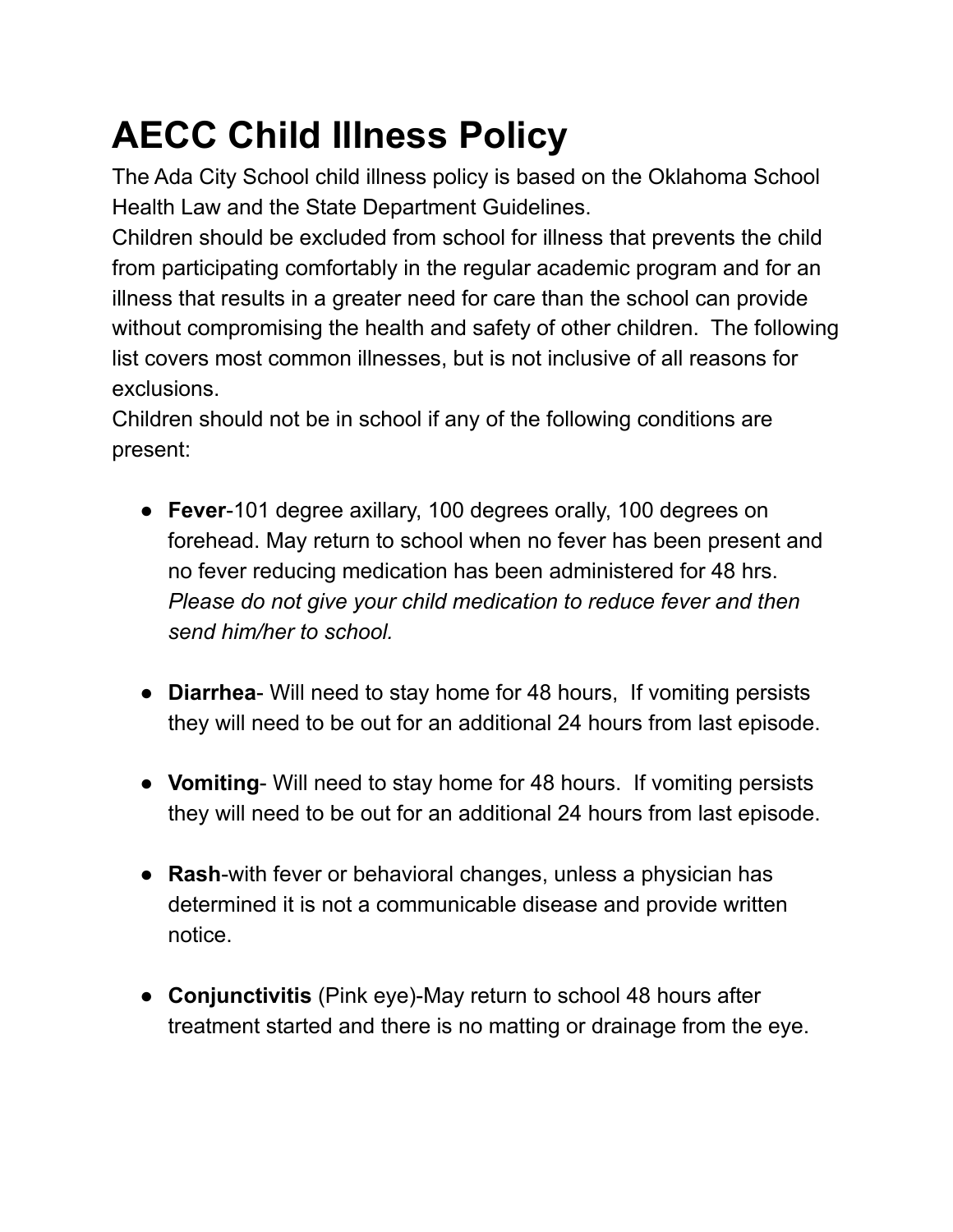- ● **Impetigo**-May return 24 hours after the first dose of antibiotics and no fever. The sores must be covered.
- ● **Strep Throat**-May return to school 24 hours after first dose of antibiotics and fever free without using pain/fever reducing medication.
- ● **Head Lice**-May return to school after treatment with a specific kit for killing head lice (available over the counter) and receives a note from Pontotoc County Health Department or personal health care provider. Your child will only be excused for two days for head lice.
- ● **Scabies**-May return to school 24 hours after treatment has begun. Doctor's note required.
- ● **Chickenpox**-May return to school after all lesions are dried and crusted (usually 6 days).
- ● **Pertussis (Whooping Cough)**-May return to school after 5 days of appropriate treatment.
- ● **Hepatitis A**-May return with a doctor's note/statement saying the student is not contagious to others.
- ● **Ringworm**-May return to school as long as the student is under treatment and the area is covered. Must be covered at home before attending school.
- **Staph Infection of the Skin**-May attend school as long as under treatment, and area is covered and drainage is contained in bandage. Must be covered at home before attending school. May not participate in contact sports or activities until the area is healed. Note from health care provider may be required.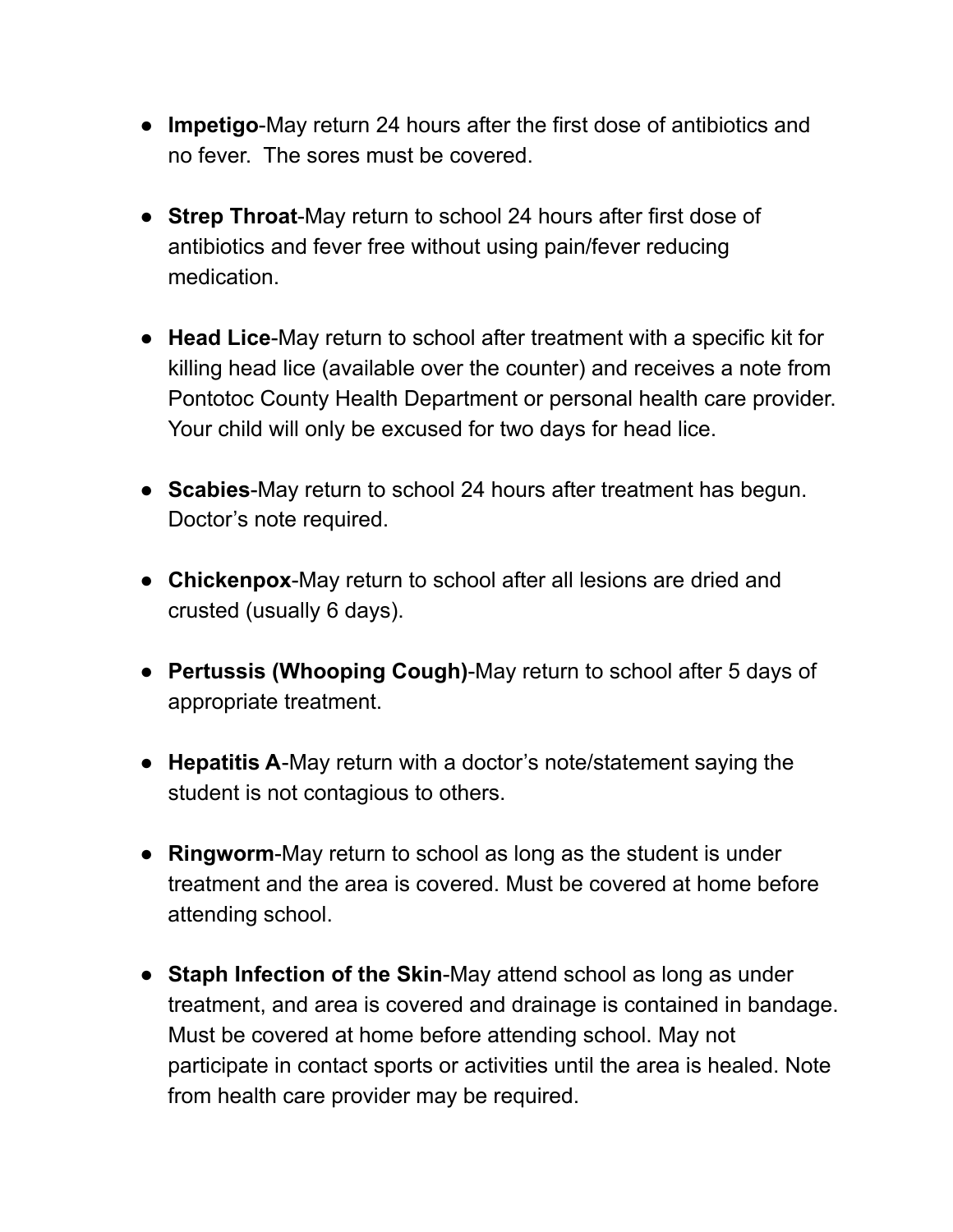#### **COVID-19**

 ● You must notify the school if your child is experiencing any of the following symptoms that are associated with COVID-19,is being tested, or has tested positive for the Coronavirus. *SEE DISTRICT POLICY ON COVID-19* Fever of 100 degrees or higher Loss of sense of smell or taste Runny nose Chills/Body aches Diarrhea/vomiting

#### **Discipline**

 AECC believes in a team approach to school discipline with you, the parent, being a very important component. We work to guarantee an appropriate learning climate for each child in the classroom and that can only be accomplished when children behave appropriately. By modeling expectations and reinforcing positive behaviors, it is our goal that each student understands that respect for self and others is expected. Each classroom teacher will establish classroom procedures and expectations. These will be provided to you.

 AECC uses the 7 Habits Happy Kids as the foundation for teaching students self-control, respect and responsibility, however; some students may need additional support. In the event that this becomes necessary, the parent, the school behavior interventionist, school counselor, building principal and teacher will meet to discuss and create an appropriate behavior plan. Parents will be expected to follow the plan established for home to support the school.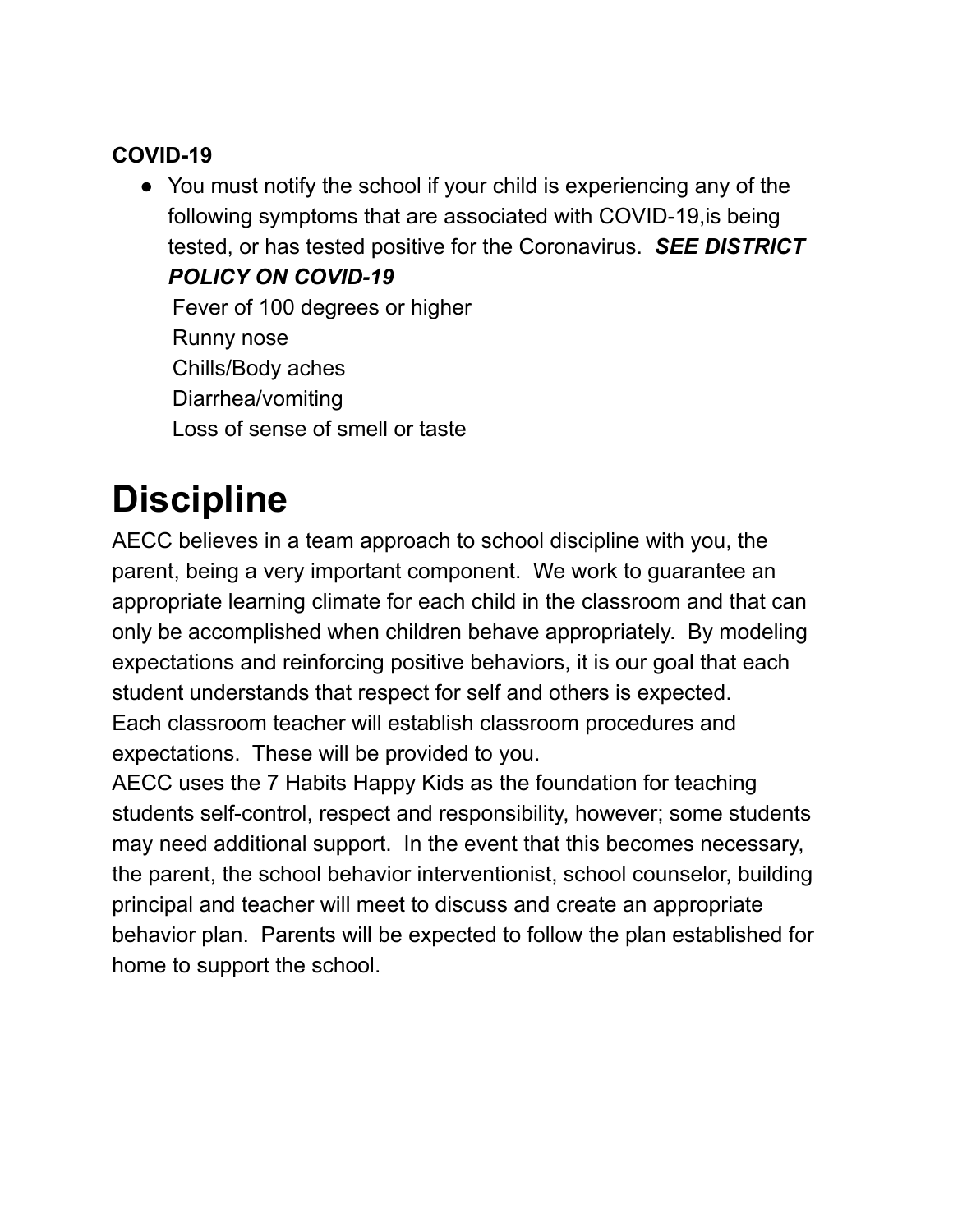# **CougaRally**

 CougaRally is a celebration of the school week and students. CougaRally occurs on Fridays. Cougar Cubs are celebrated at this time as well as birthdays. Each week a class is featured and performs a short program as well as leads the pledges and creed. Times for these activities will be announced.

# **Cougar Cubs**

 Cougar Cubs are chosen on a weekly basis and celebrated during CougaRally. It is our goal to showcase all of our students. Teachers use different methods and procedures for choosing Cougar Cubs, but all students will be showcased.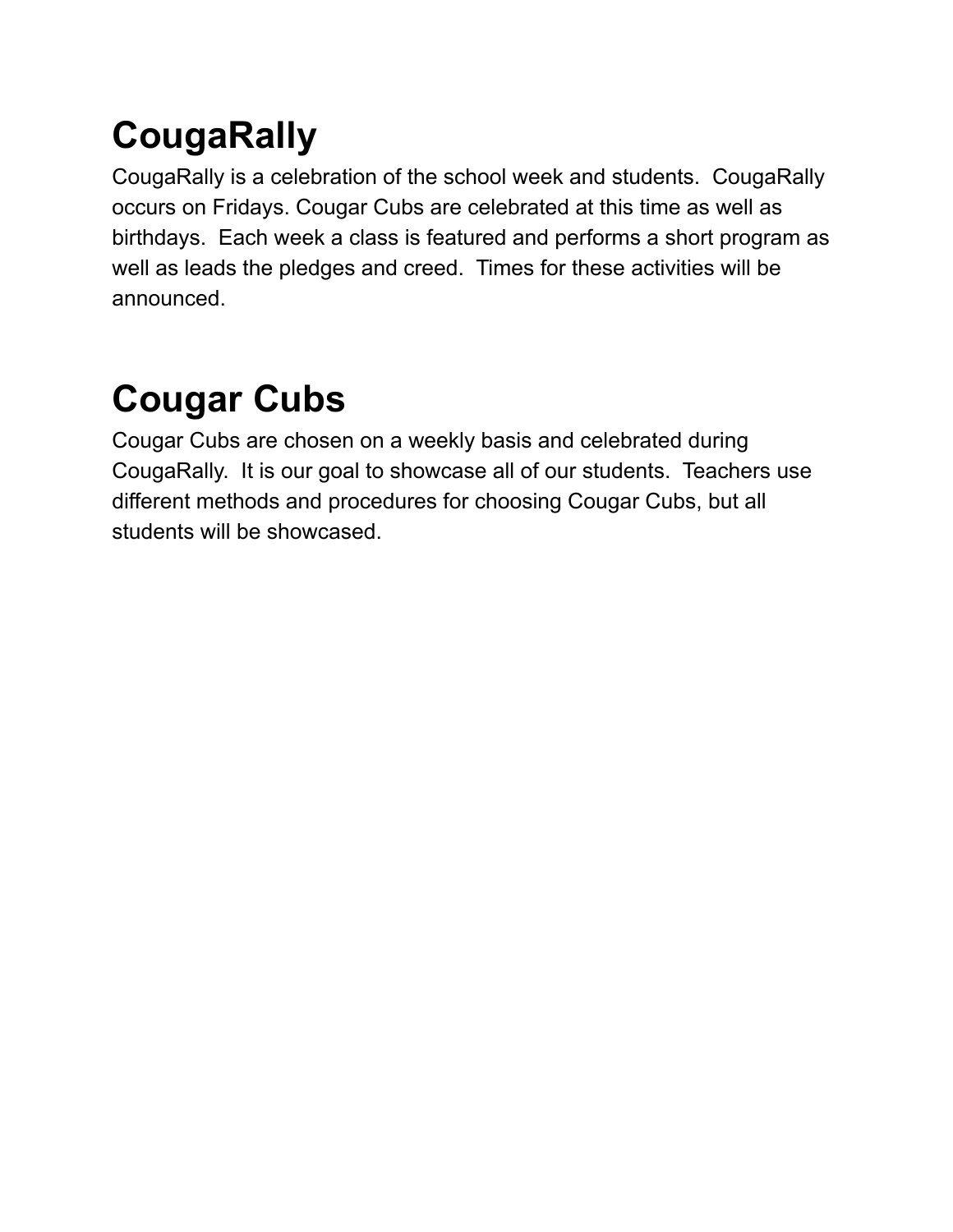# **Bus Transportation and Regulations**

 Please be aware that AECC busing is different from the other grade centers. AECC students do not ride with any students other than AECC students. Each bus has an assistant. The following procedures are followed:

Students will be dropped off at your residence *only if:* 

1. Parent or other authorized adult meets the bus.

#### 2. Parent or other authorized adult is visible.

If the parent or authorized adult is not visible, the child will be taken to the Latch Key Program which is housed at Hayes Elementary School (16th and Mississippi). You will be notified that your child has been taken to Latch Key.

The buses will begin leaving AECC at approximately 2:40. You will need to start watching for your child's arrival at that time. It is also important to note that arrival times can be altered due to a student not riding the bus.

If a student becomes disruptive on the bus or does not follow the bus procedures, the student will be given a written notice. Multiple notices may result in the student not being allowed to ride the bus. (See district handbook on bus regulations)

#### **AECC Children Must Remember:**

- 1. Wait for the bus assistant to walk you across the street
- 2. Go to your seat quietly and quickly.
- 3. Stay seated and in your seat.
- 4. Stay seated until the bus is stopped.
- 5. When windows are open-keep hands and head inside the bus.
- 6. You may talk quietly, using an inside voice.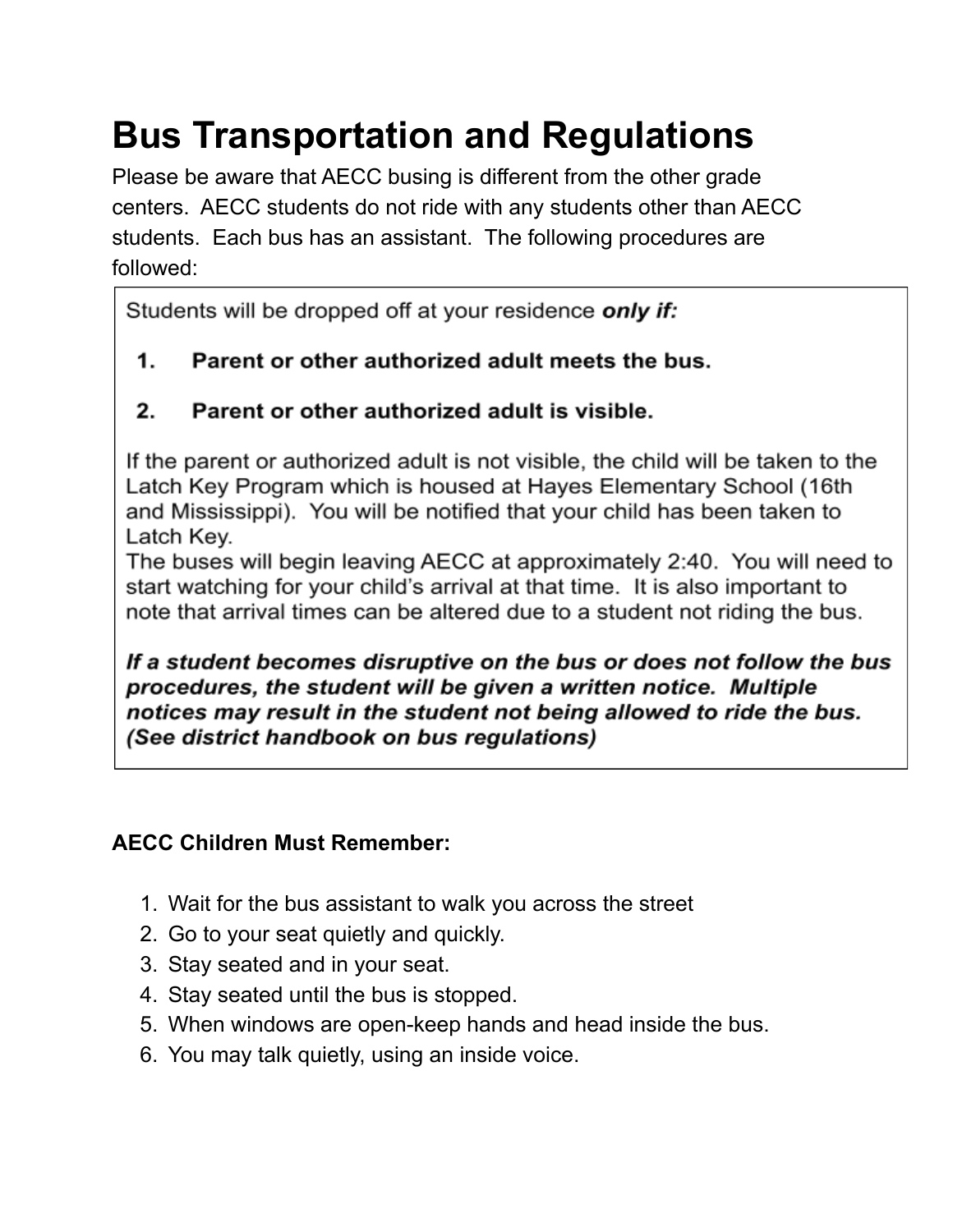7. Keep school papers and/or folders inside your backpack or in your hands.

#### **Parents Please Remember:**

- 1. We have only one pick-up and delivery point per child. We **do not** make bus changes unless it is a permanent change. We must have 24 hours to make any permanent changes.
- 2. If a temporary change is needed, the parent is responsible for the transportation AND the school must be notified of the change.
- 3. Any severe misbehavior on the bus will be reported to the principal and parents will be notified.
- 4. The bus assistant **MUST SEE** the parent or authorized adult or the child will be taken to Latch-Key (located at AECC).

### **School Messenger**

 Ada City Schools use the School Messenger system to notify parents of school announcements. The school messenger system will be used to notify parents of school events, school closings as well as notify you of unexcused absences.

#### **Personal Items**

 Please label ALL personal items (coats, backpacks, lunch boxes, sweaters etc.) with the child's first and last name. Please do not send personal items such as toys to school. The only time this will be acceptable is if your child's class is having a special day or it is your child's show and tell day.

### **Lost and Found Items**

 Lost and found items will be placed in the containers located in the foyer of the cafeteria entrance.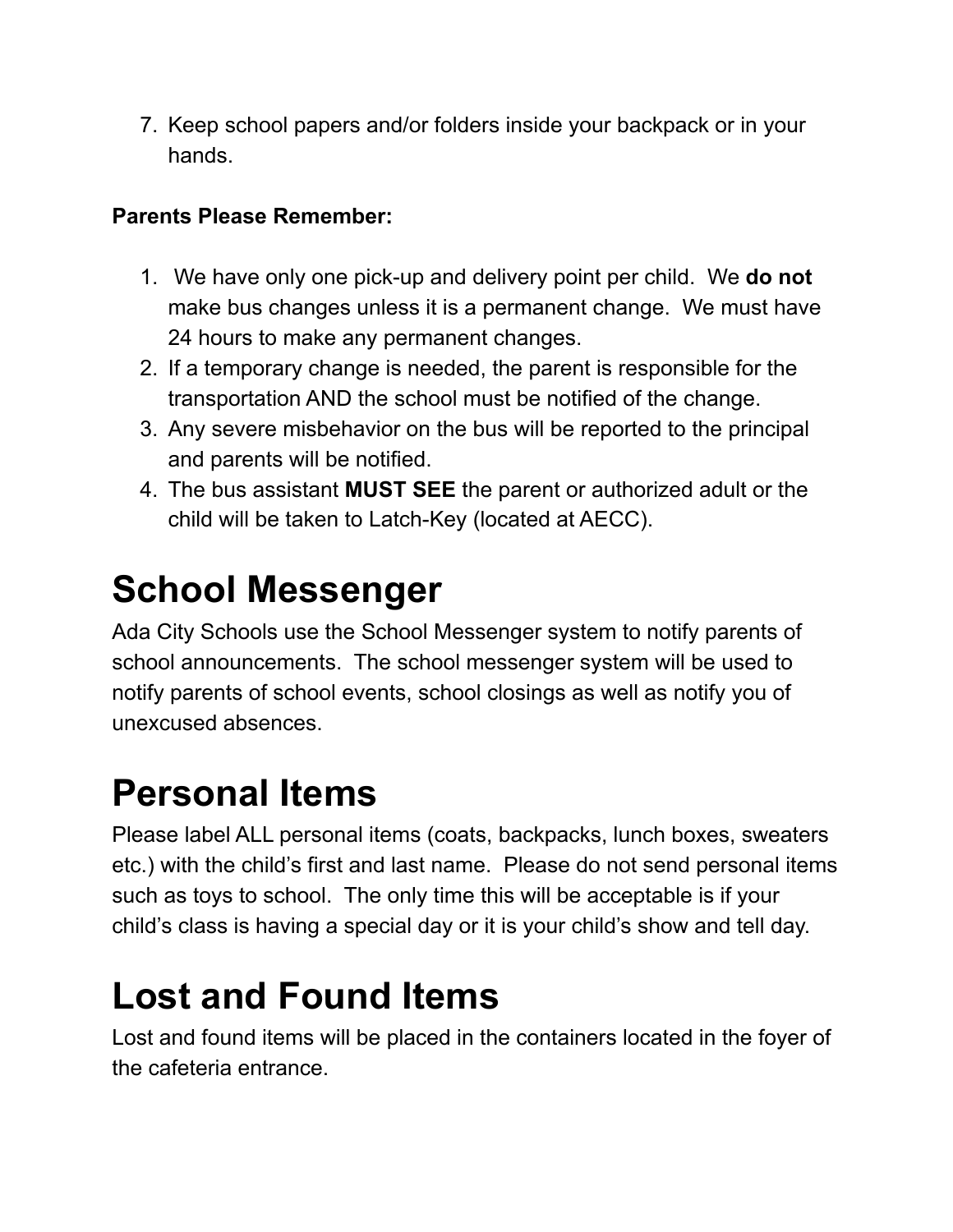# **Bullying/Cyber Bullying**

 Bullying and Cyberbullying will not be tolerated at AECC. Bullying is against Oklahoma State Law and will be dealt with according to the Ada City School district policy on bullying. This policy can be found on the Ada City Schools website or can be provided to you upon request. Any student who engages in any type of bullying, or cyberbullying, will receive consequences appropriate to the offense. Bullying can be defined as any physical or verbal action that causes physical or emotional harm to others. Bullying issues will be brought to the attention of the school administration who will determine the consequences depending on the type and severity of the offense and according to district policy. Cyber bullying will be defined and carry the consequences for this site as it is described in the Ada City School District Policy book.

#### **Cold/Heat Weather Recess Policy**

 As a general rule, AECC students will go outside each day. AECC follows the state guidelines for appropriate outdoor activities and takes into account wind chill and heat indexes. Please make sure that you send your child to school with appropriate clothing for current weather conditions. There may be times when students will go outside, but for a shortened period of time.

#### **Covid-19 Recess Precautions**

 Playgrounds will be disinfected after each recess period. Number of students will also be limited on each playground.

# **Accidents**

 If an injury to your child occurs at school, the school emergency medical team/school nurse will determine if the emergency warrants transporting to a medical facility. The child will be made comfortable and parents will be called immediately. If you cannot be reached, the emergency contact will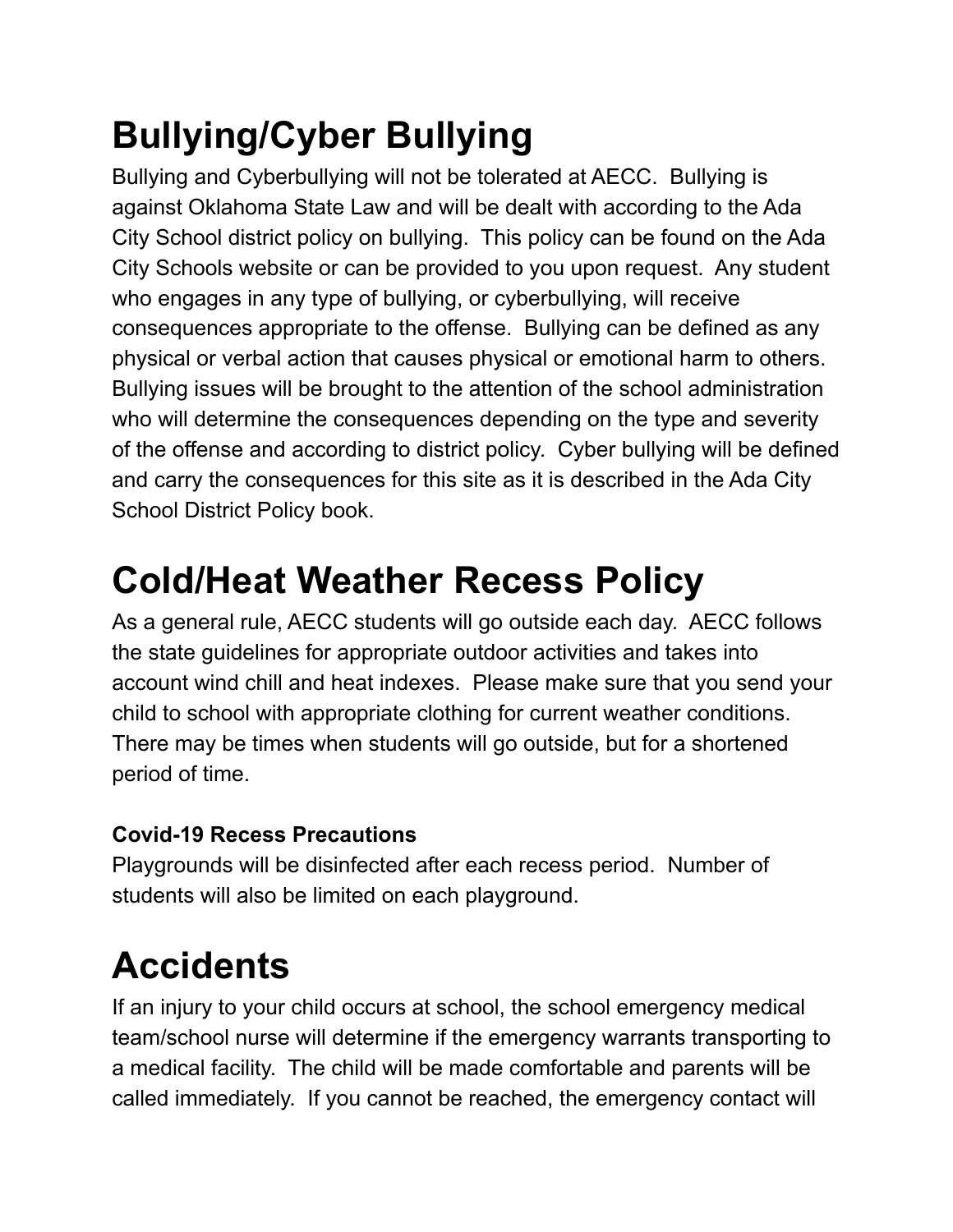be notified. An accident report will be completed by the AECC staff member who witnessed the incident/accident. The report will be on file at AECC as well as the district Board office.

# **Fundraisers**

 AECC fundraisers provide much needed funding for the school. The monies raised goes directly to support the students and provide classroom supplies. Your support of these fundraisers enhances your child's learning experience.

# **Gifts**

 Gifts or flowers for individual children will not be delivered to the classrooms. The gifts will be kept in the office until the end of the school day. The child will pick up the gift as he/she leaves the building. Gifts for the entire classroom will be delivered and distributed.

 Balloons *are not* allowed on buses. The balloons are distracting to the bus driver and could potentially block the driver's view.

 There is a district wide policy in place for Valentine's day. Outside deliveries are not accepted at any of the Ada City Schools.

# **Dress Code**

 AECC students are expected to wear clothing and shoes that are appropriate for active and outdoor play. The following guidelines for clothing selection are recommended:

- Shorts should be modest in length
- No crop tops or half-shirts are permitted
- Shirts with objectionable printing should not be worn
- ● Flip-flops, open-toed shoes, sandals and boots are discouraged for PE (kindergarten only) for safety reasons. If your child does wear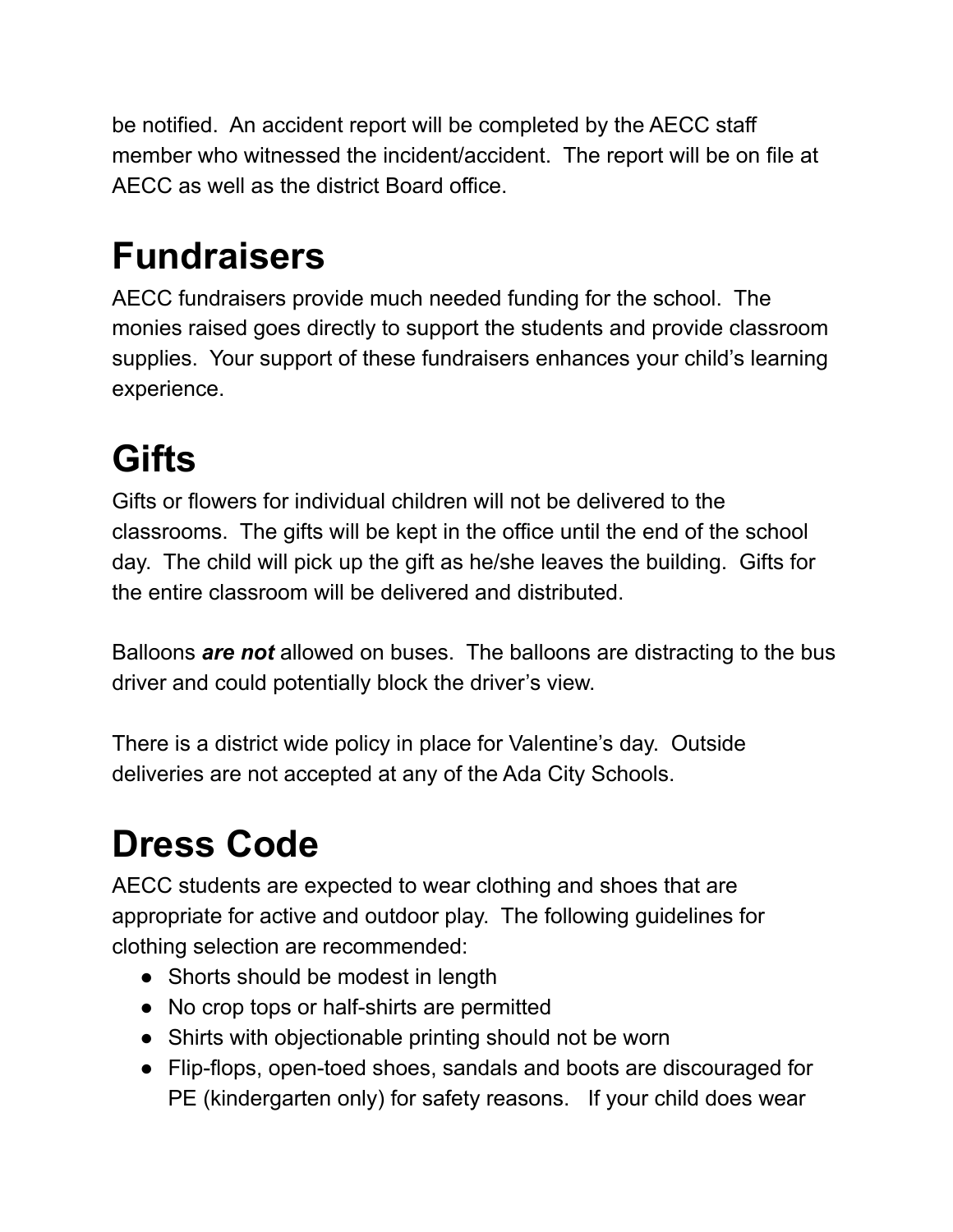sandals, please send a pair of closed-toed shoes for your child to participate in PE classes.

 ● Clothing that appears to be too tight or cause discomfort to the child should not be worn

 Please send appropriate outer clothing (coat, sweater etc) to meet current weather conditions.

### **Financial Items**

 If you send a check with your child, it is most helpful if you put the child's name, grade, teacher's name and purpose for the check, on the memo line. Please do not send cash to school, but if you must send cash, place it in a sealed envelope with the child's name, grade, teacher and purpose on the front of the envelope. All checks, unless otherwise specified, will be made to AECC.

# **Evacuation/Fire/Intruder/Tornado Procedures**

 The safety and well-being of our students is a top priority. Safety drills (fire, intruder, tornado, and lockdown) are conducted throughout the year in accordance with the Homeland Security Act and State law.

 We are very fortunate to have an approved Safe Room in our school. Students will be moved to the Safe room (gymnasium) in the event of threatening weather. Students will not be allowed to leave the building once a threat of severe weather and students have been moved to the safe room.